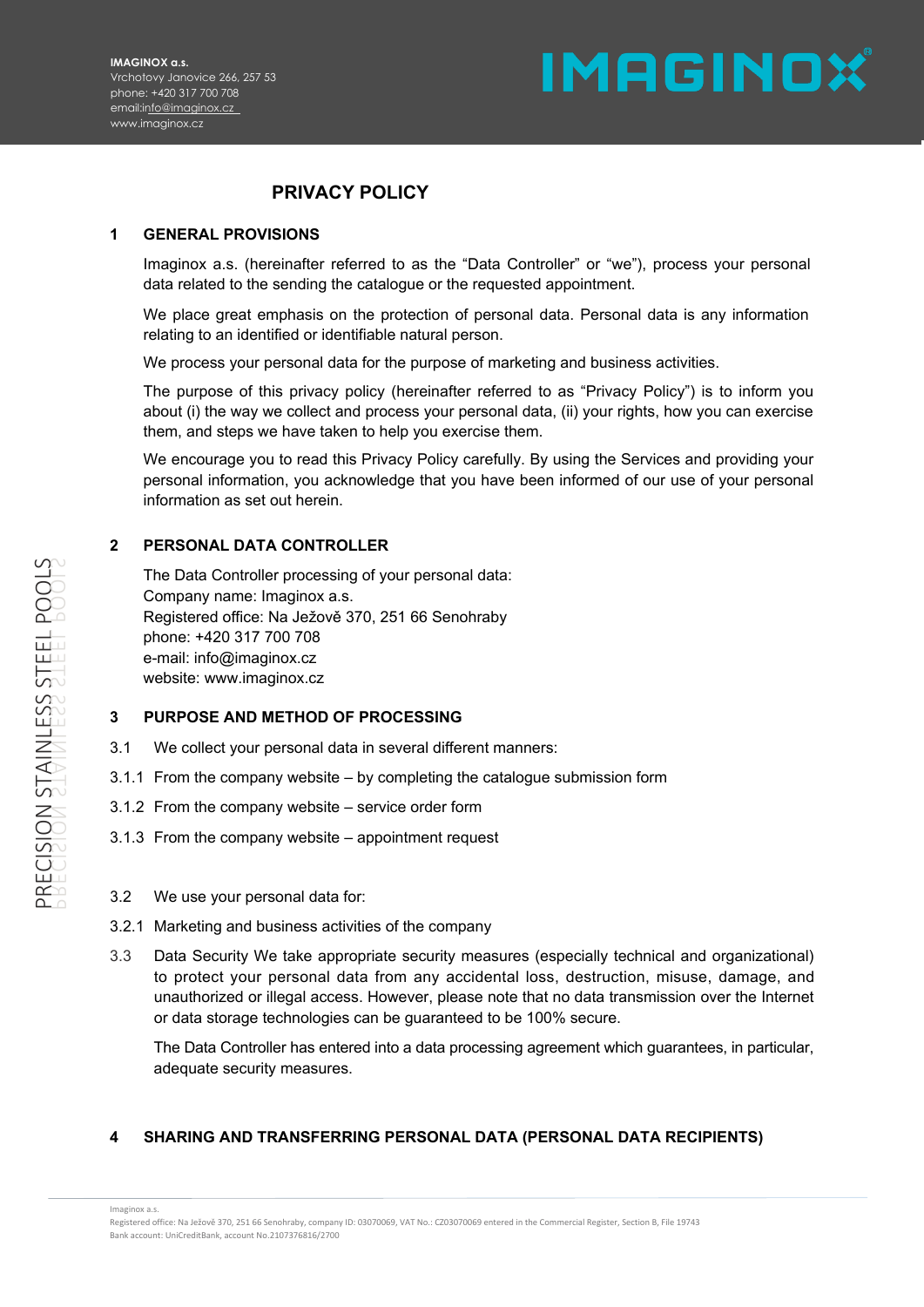

- 4.1 We share the personal data we collect via the Services as follows:
- 4.1.1 Sharing with third parties. We may share your personal data with:
	- With the partner company Aquamarine Spa s.r.o. for logistical reasons
	- With carriers, analysts (e.g. Google), suppliers, hosting companies

#### **5 DATA RETENTION PERIOD**

- For a period of 10 years in the case of a request to send a catalogue with consent to personal data processing
- For a period of 1 year in the case of a request to send a catalogue without consent to personal data processing, due to the possibility of claiming the shipment.
- For a period of 5 years in the case of appointment request.
- For a period of 5 years in the case of consent to receive newsletters.

## **6 YOUR RIGHTS AS A DATA SUBJECT**

If you exercise any of your rights under this Article or under applicable law, we will inform any recipient to whom your data has been provided pursuant to Article 4 hereof of the action taken or the deletion of your personal data or the limitation of processing in accordance with your request, provided that such communication is feasible and/or does not require disproportionate effort.

If you wish to exercise these rights and/or obtain relevant information, please contact us by:

e-mail with electronic signature to info@imaginox.cz or at Vrchotovy Janovice 266, 257 53 Vrchotovy Janovice.

When you apply, you will be asked to provide some of the identifying information you provided when you registered. Providing such information is necessary to verify that the relevant request was sent by you. We will respond to you within one month of receiving your request, but we reserve the right to extend this period by two months.

### **6.1 What You May Require**

In accordance with applicable law, you are entitled to request access to your personal data that we process as a Data Controller, you are entitled to correction, deletion or transfer (e.g., transfer of your personal data to another service provider), and to object, and you are entitled to request limitation of our processing. You may also withdraw the consent you have granted us at any time. Please note that withdrawing your consent will not affect the lawfulness of any processing carried out on the basis of your consent prior to such withdrawal.

#### **6.2 Correcting Your Personal Data**

Under applicable law, you have the right to correct the personal data you have shared with us. The form can be found at www.imaginox.cz/zpracovani-osobnich-udaju

We take reasonable steps to ensure that you can keep your personal data accurate and up to date. You can always contact us to ask if we are still processing your personal data.

Imaginox a.s.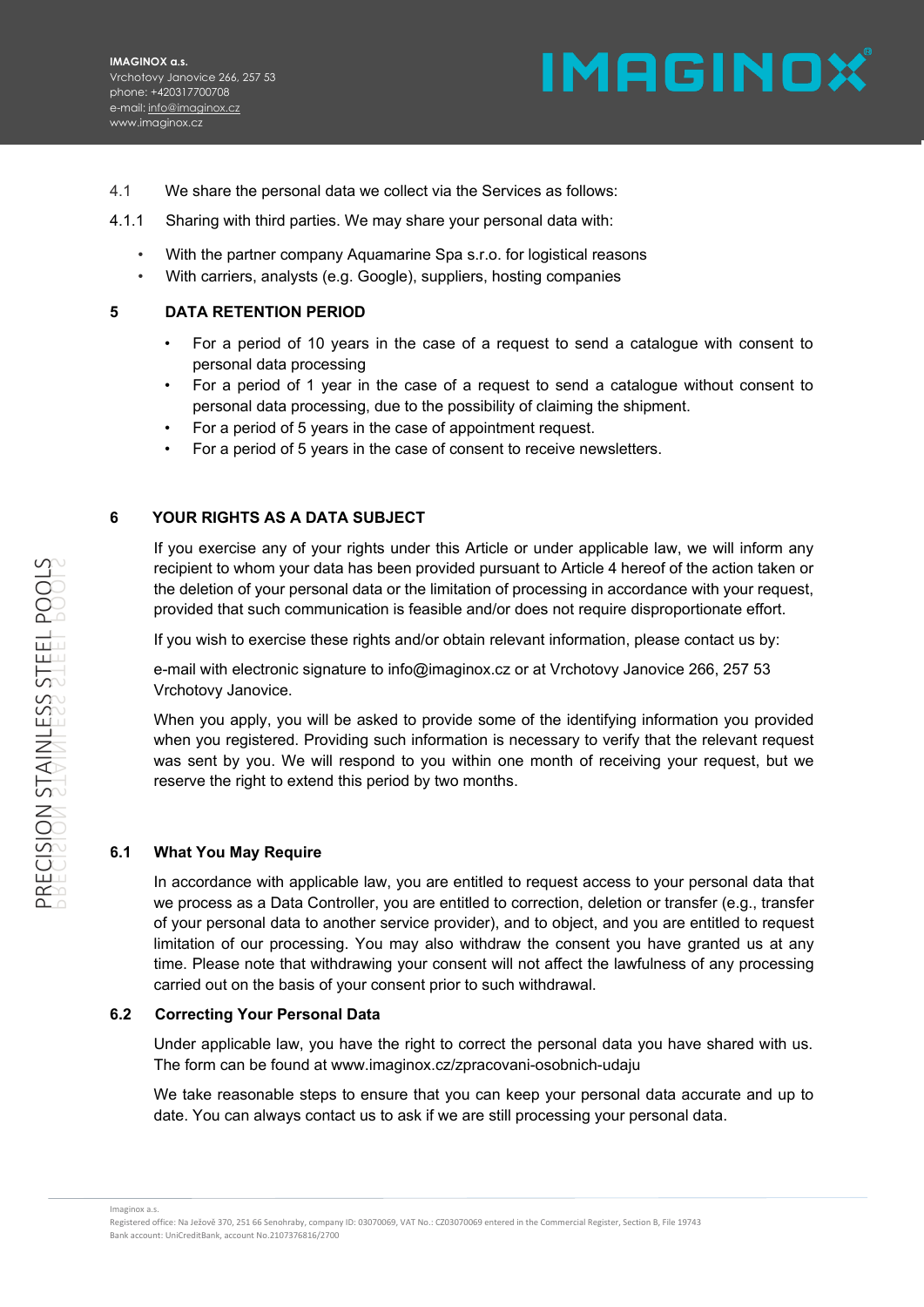**IMAGINOX** 

If you become aware that the personal data we are processing is inaccurate or incomplete and you are unable to update your personal data in accordance with this Section 7.2, you may ask us to update your personal data. We will verify your identity and update your personal data.

### **6.3 Deleting your Personal Data**

You can ask us to delete your personal data at any time. If you contact us with such a request, we will delete without undue delay any personal data we may hold about you if we no longer need your personal data [*e.g., for the provision of Services, performance of a contract, etc.*]. We will also delete (and arrange for deletion by the processors we instruct) all your personal data if you withdraw your consent or if required by law.

#### **6.4 Withdrawing Your Consent**

You may withdraw your consent at any time without stating a reason. Please contact the Data Controller by e-mail or letter. We will block your personal data against any further processing.

Please note that withdrawing your consent does not affect the lawfulness of any processing carried out on the basis of your previously given consent.

### **6.5 Accessing and Portability of Your Personal Data**

You are entitled to obtain personal data relating to you and the personal data you have provided to us [in a commonly used and machine-readable format]. If you request so, we will send your personal data to the third party (other data controller) you specify in your request, provided that such request does not adversely affect the rights and freedoms of other parties and is technically feasible.

### **6.6 Processing Limitations**

If you ask us to limit your personal data processing, e.g., in case you question the accuracy, lawfulness, or our need to process your personal data, we will limit your personal data processing to the minimum necessary (storage) and, where applicable, we will only process it for the establishment, exercise, or defence of legal claims, or to protect the rights of another natural person or legal entity, or for other limited reasons prescribed by applicable law. If the limitation is lifted and we continue to process your personal data, we will inform you without undue delay.

### **6.7 Complaint to the Data Protection Authority**

You are entitled to file a complaint regarding our data processing with the Data Protection Authority at Pplk. Sochora 27, 170 00 Prague 7

### **7 SUBMISSION OF PERSONAL DATA**

You voluntarily provide your personal data to us, and you have given your consent to do so during registration and as part of the contractual requirement to use the Services. If you fail to provide us with your personal information, you may not be able to access and/or use all features of the Services (such as customised discounts, options, and preferences). By providing your personal Information, you may also benefit from all features of the Services and offers customised to your needs that we will send to you from time to time, as well as contribute to the improvement of our Services and the further analysis of your data as set out herein.

There is no automated decision-making or profiling that would have legal effects on you or affect you in a similarly significant way. We will provide you with specific offers based on your individual personal data and analysis of your user behaviour.

Registered office: Na Ježově 370, 251 66 Senohraby, company ID: 03070069, VAT No.: CZ03070069 entered in the Commercial Register, Section B, File 19743 Bank account: UniCreditBank, account No.2107376816/2700